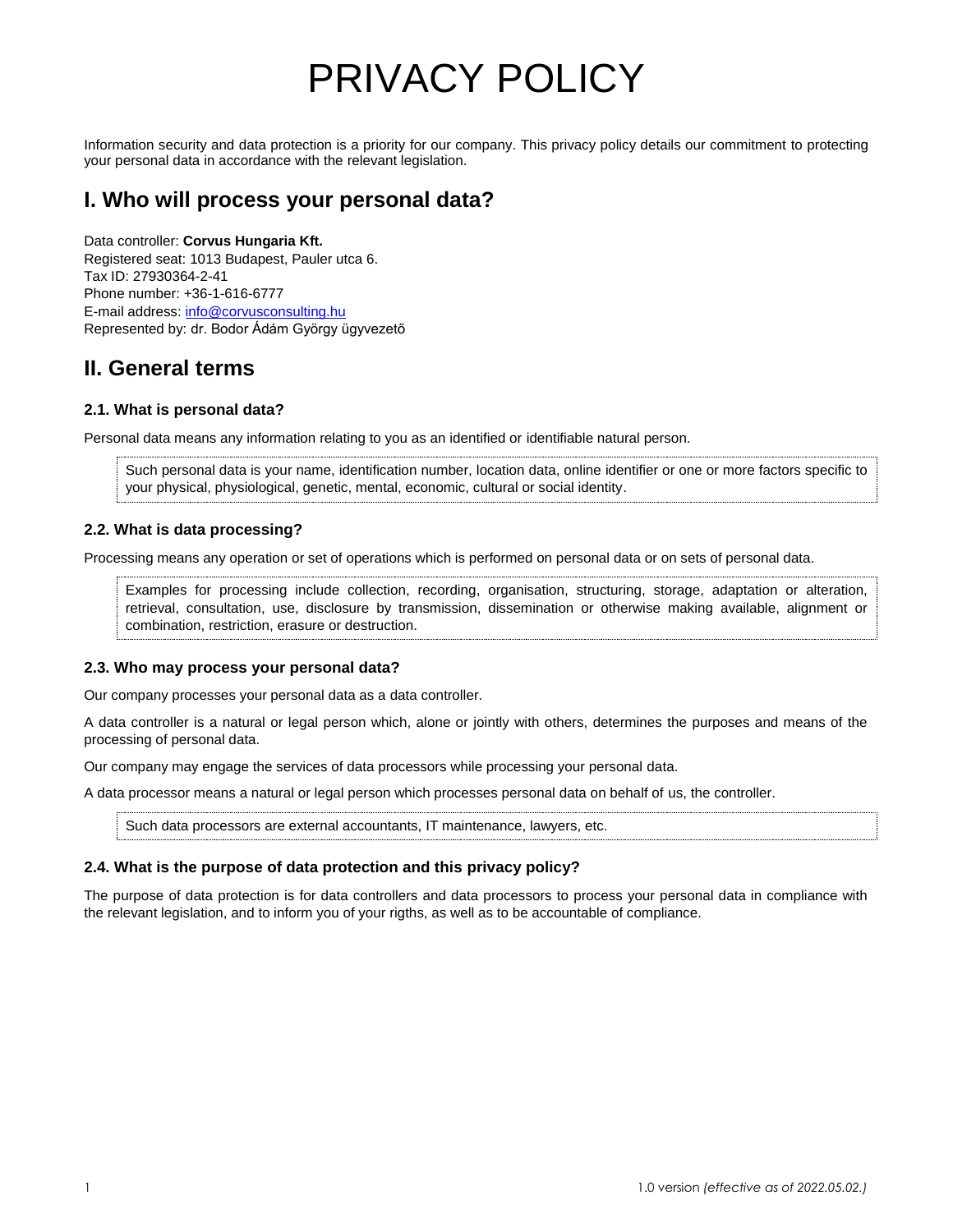## **III. How, why and for how long does our company process your data?**

| <b>Purpose of</b><br>processing          | <b>Description of</b><br>processing                                                                                                                                                                                                                                                                                                                                                                                                                                                                                                     | <b>Types of personal data</b><br>processed and their origin                                                                                                                                                                                                                                                                                                                                                                                                                                                                                                                                                                                                                                                                                                                                                                                                                               | <b>Legal basis of</b><br>processing                                                                                                                                                                                                                                                                                                                                                                                                                                  | <b>Duration of processing</b>                                                                                                                                                                                                                                                                                                                                                                                                                                                                                                                                                                      |
|------------------------------------------|-----------------------------------------------------------------------------------------------------------------------------------------------------------------------------------------------------------------------------------------------------------------------------------------------------------------------------------------------------------------------------------------------------------------------------------------------------------------------------------------------------------------------------------------|-------------------------------------------------------------------------------------------------------------------------------------------------------------------------------------------------------------------------------------------------------------------------------------------------------------------------------------------------------------------------------------------------------------------------------------------------------------------------------------------------------------------------------------------------------------------------------------------------------------------------------------------------------------------------------------------------------------------------------------------------------------------------------------------------------------------------------------------------------------------------------------------|----------------------------------------------------------------------------------------------------------------------------------------------------------------------------------------------------------------------------------------------------------------------------------------------------------------------------------------------------------------------------------------------------------------------------------------------------------------------|----------------------------------------------------------------------------------------------------------------------------------------------------------------------------------------------------------------------------------------------------------------------------------------------------------------------------------------------------------------------------------------------------------------------------------------------------------------------------------------------------------------------------------------------------------------------------------------------------|
| Job<br>applications                      | Our company processes the<br>personal data provided to us by<br>the solicited and unsolicited CV-<br>s and other documents<br>attached to the job application.<br>The purpose of data processing<br>is to notify the applicant of any<br>job opportunities matching their<br>qualifications and interests, as<br>well as making an appointment<br>with the applicant and<br>performing the application<br>procedure.                                                                                                                    | The personal data and contact<br>information (e-mail address, phone<br>number) provided by the applicant<br>to us in the CV and other attached<br>documents.<br>We may check the public profiles of<br>the applicants on social media sites<br>(however, we do not save, store or<br>forward any personal data in<br>connection with this).                                                                                                                                                                                                                                                                                                                                                                                                                                                                                                                                               | The legal basis of processing<br>personal data is the legitimate<br>interest of our company<br>[GDPR Art. 6. Sect. (1) Par.<br>f)].<br>You may request a copy of the<br>legitimate interest test<br>performed with regards to the<br>job applications via e-mail or in<br>person at our offices.                                                                                                                                                                     | For an announced position:<br>In case of a successful<br>application the duration of the<br>employment, in case of an<br>unsuccessful application for 3<br>(three) months after the hiring<br>is concluded or until the<br>request of the applicant to<br>delete their personal data.<br>For an unsolicited application:<br>for 3 (three) months after the<br>application is sent or at the<br>time the request of the<br>applicant is made to delete<br>their personal data.                                                                                                                      |
| Questions,<br>inquires and<br>quotations | In connection with inquiries and<br>quotation requests made by<br>other companies or by us in<br>person, via e-mail or over the<br>phone, our company shall<br>process the personal data<br>provided to us or by us in the<br>questions, inquires and<br>quotations or answers by the<br>data subject. The purpose of<br>data processing is establishing<br>and staying in contact, as well<br>as providing information and<br>quotation to the interested party<br>so that they may engage our<br>services or we may engage<br>theirs. | The personal data provided to us<br>or by us in the questions, inquires<br>and quotations by or to the data<br>subject, as well as any contact<br>(telephone number, e-mail<br>address) and other information<br>necessary to enter into a contract.                                                                                                                                                                                                                                                                                                                                                                                                                                                                                                                                                                                                                                      | In the event the parties enter<br>into a contract as a result of<br>the questions, inquires and<br>quotations is the entering into<br>and performance of contract<br>between data subject and our<br>company [GDPR Art. 6. Sect.<br>$(1)$ Par. b)].<br>In the event the parties do not<br>enter into a contract as a<br>result of the questions,<br>inquires and quotations is the<br>legitimate interest of our<br>company [GDPR Art. 6. Sect.<br>$(1)$ Par. $f$ ]. | In the event a contract is not<br>entered into, our company<br>processes the personal<br>information for 5 (five) years in<br>accordance with the limitation<br>of claims pursuant to the Civil<br>Code.<br>If a contract is entered into or<br>if it is not entered into but our<br>company uses the processed<br>information for direct<br>marketing purposes then the<br>duration of the processing is<br>as described below.                                                                                                                                                                   |
| <b>Direct</b><br>marketing               | We contact our potential clients<br>over the phone in order to<br>promote our services and enter<br>into a contract.<br>Promotion materials or<br>quotations are only sent to our<br>potential clients if it is<br>specifically requested after our<br>call or if our offer to do so is<br>accepted.                                                                                                                                                                                                                                    | The personal data processed are<br>as follows:<br>a) If the origin of the personal<br>data is the data subject (e.g.<br>by giving us their business<br>card; or by providing us their<br>contact information in person;<br>or by processing it based on<br>the above detailed process of<br>answering or asking<br>questions, inquires or<br>quotations; etc.) then name,<br>position, work phone number,<br>work email address of the<br>data subject.<br>b)<br>If our company contacts other<br>businesses without a prior<br>business relationship between<br>us, then it is done so by using<br>the main, general phone<br>number or e-mail address of<br>the other business that is not<br>related to a natural person<br>from publicly available<br>sources (e.g. the website of<br>the business). Therefore, in<br>this case our company does<br>not process any personal<br>data. | The legal basis of processing<br>personal data is the legitimate<br>interest of our company<br>[GDPR Art. 6. Sect. (1) Par.<br>f)].<br>You may request a copy of the<br>legitimate interest test<br>performed with regards to the<br>direct marketing via e-mail or<br>in person at our offices.                                                                                                                                                                     | The duration of the processing<br>is until such date that the<br>possibility of a potential<br>business opportunity exists.<br>If the contacted business<br>entity declares that our offer is<br>not relevant at the moment,<br>then we will contact said<br>business again after 1 (one)<br>year.<br>If the contacted business<br>entity instructs us either after<br>the first, or during any<br>subsequent contacts to cease<br>this activity or to delete any<br>personal data relating to them,<br>then we will comply with this<br>request promptly and inform<br>the other business entity. |
| <b>Contracts</b>                         | The company processes the<br>data of other business entities<br>and their employees that is<br>necessary for the entering into<br>and performance of the contract<br>between a client or a supplier<br>and our company.                                                                                                                                                                                                                                                                                                                 | The personal data enclosed in the<br>contract and the contact<br>information (telephone number, e-<br><i>mail address</i> ) necessary for the<br>performance of the contract, as<br>well as any additional data required<br>to issue an invoice in accordance<br>with the Accounting Act.                                                                                                                                                                                                                                                                                                                                                                                                                                                                                                                                                                                                 | The legal basis of processing<br>personal data is the<br>performance of contract<br>between data subject and our<br>company [GDPR Art. 6. Sect.<br>$(1)$ Par. b)].                                                                                                                                                                                                                                                                                                   | The duration of data<br>processing is 8 (eight) years<br>after the performance of the<br>contract pursuant to the<br>preservation obligation of the<br>bills issued by the Company<br>under the Accounting Act.                                                                                                                                                                                                                                                                                                                                                                                    |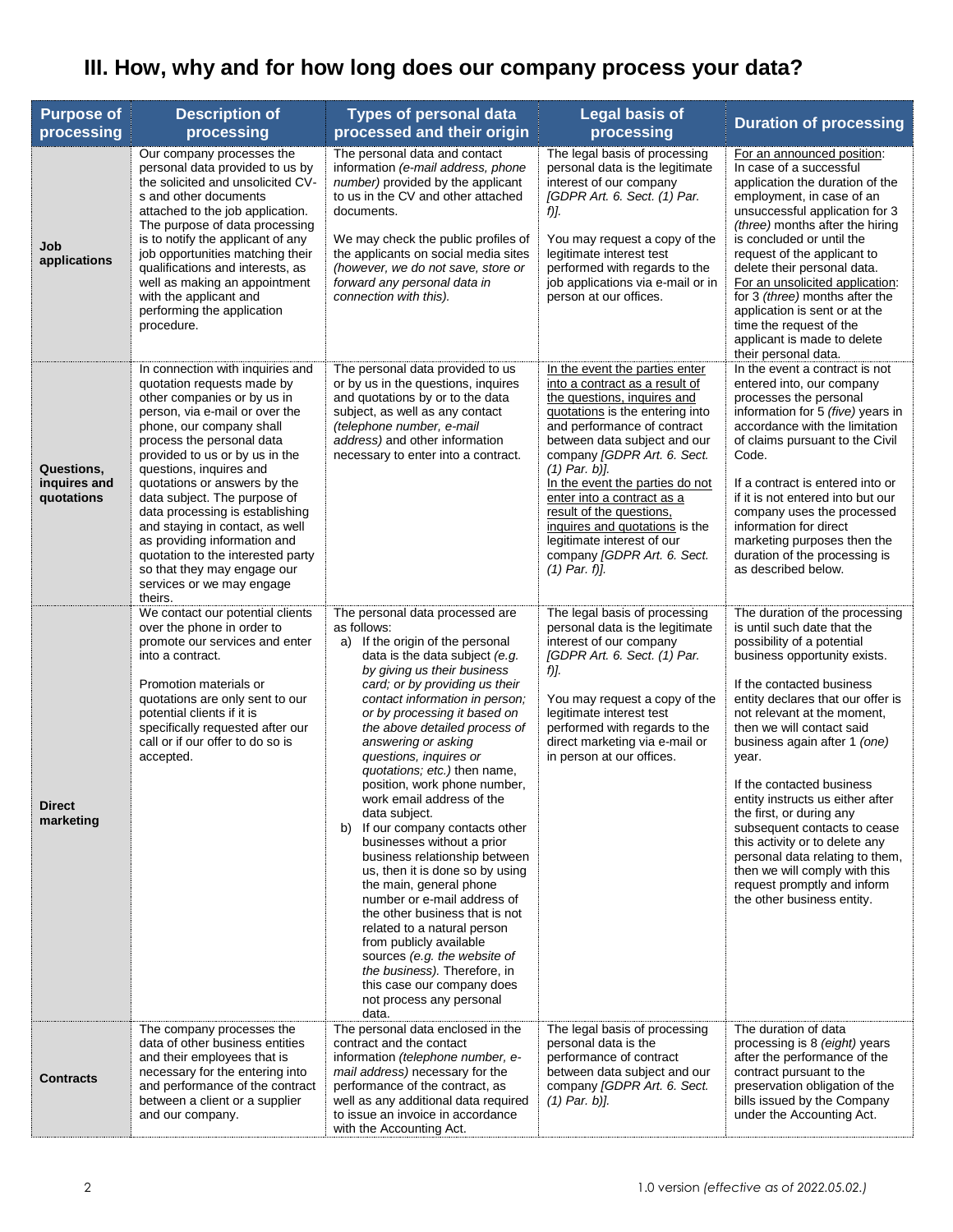### **IV. Who do we share your personal data with?**

Our company will never forward, sell or make your personal data available in any other way to third parties. We do not forward personal information to third countries or international organizations. However, we may need to share some information, including personal data, we obtain from your use of our service in the following circumstances.

### a) **Complying with legal requirements**

Our company may transmit personal data if the applicable legal provisions so require, or when such action is necessary to comply with any laws, including to meet national security or law enforcement requirements. In this case the legal basis of forwarding the personal data is to comply with the legal obligations of our company *[GDPR Art. 6. Sect. (1) Par. c)].*

### b) **Protection of our claims, rights and interests**

We may also need to share personal data for the protection of our rights and interests, in accordance with the applicable laws. In this case the legal basis of forwarding the personal data is the legitimate interest of our company *[GDPR Art. 6. Sect. (1) Par. f)].*

### c) **Using third-party service providers**

Our company uses a data processor that provides contract security services to us. The data processor may only access your personal data in compliance with the purpose and legal basis of the data processing, as well as the relevant legislation.

### **V. How do we protect your data?**

### a) **Security**

We take appropriate technical and organizational measures to protect your personal data against loss or other forms of unlawful processing. Our company makes every effort to comply with the best practices of information security.

b) **Confidentiality**

We undertake the obligation of confidentiality with all contractual partners. This confidentiality applies to the personal data processed in relation to the contract between our company and our contractual partner.

### **VI. What are your rights with regards to our processing of your personal data?**

### **6.1. Information and access to personal data**

You may request the company in writing to provide information as to:

- a) the personal data processed by our company regarding you, as well as
- b) the legal basis of the processing,
- c) the purpose of the processing,
- d) from which source the personal data originate,
- e) the duration of the processing,
- f) to whom our company forwards the personal data and its legal basis.

We shall comply with your request within 15 (*fifteen*) days by electronic or postal mail to the address you provided. Prior to complying with the request our company may ask you to further specify the request or the data processing activities.

If your right to obtain information as described above adversely affects the rights and freedoms of others (*especially regarding trade secrets and intellectual property rights*) we are entitled to refuse to comply with the request in the necessary and proportionate amount.

In the event you request the above information in multiple copies, our company is entitled to bill a proportionate and reasonable amount of money in connection with the administrative costs of fulfilling the request. If the personal data indicated by you is not processed by us, we shall nevertheless inform you of this fact.

### **6.2. Right to rectification**

You shall have the right to obtain from our company without undue delay the rectification of inaccurate, incorrect or incomplete personal data concerning you. We shall correct the inaccurate or inaccurate data immediately, but no later than within 5 (*five*) days. If it does not conflict with the purposes of the processing, we may complete the incomplete personal data by means of a supplementary statement provided by you. We shall notify you of the above by electronic or postal mail to the address you provided.

Our company shall be exempted from complying with the request for rectification if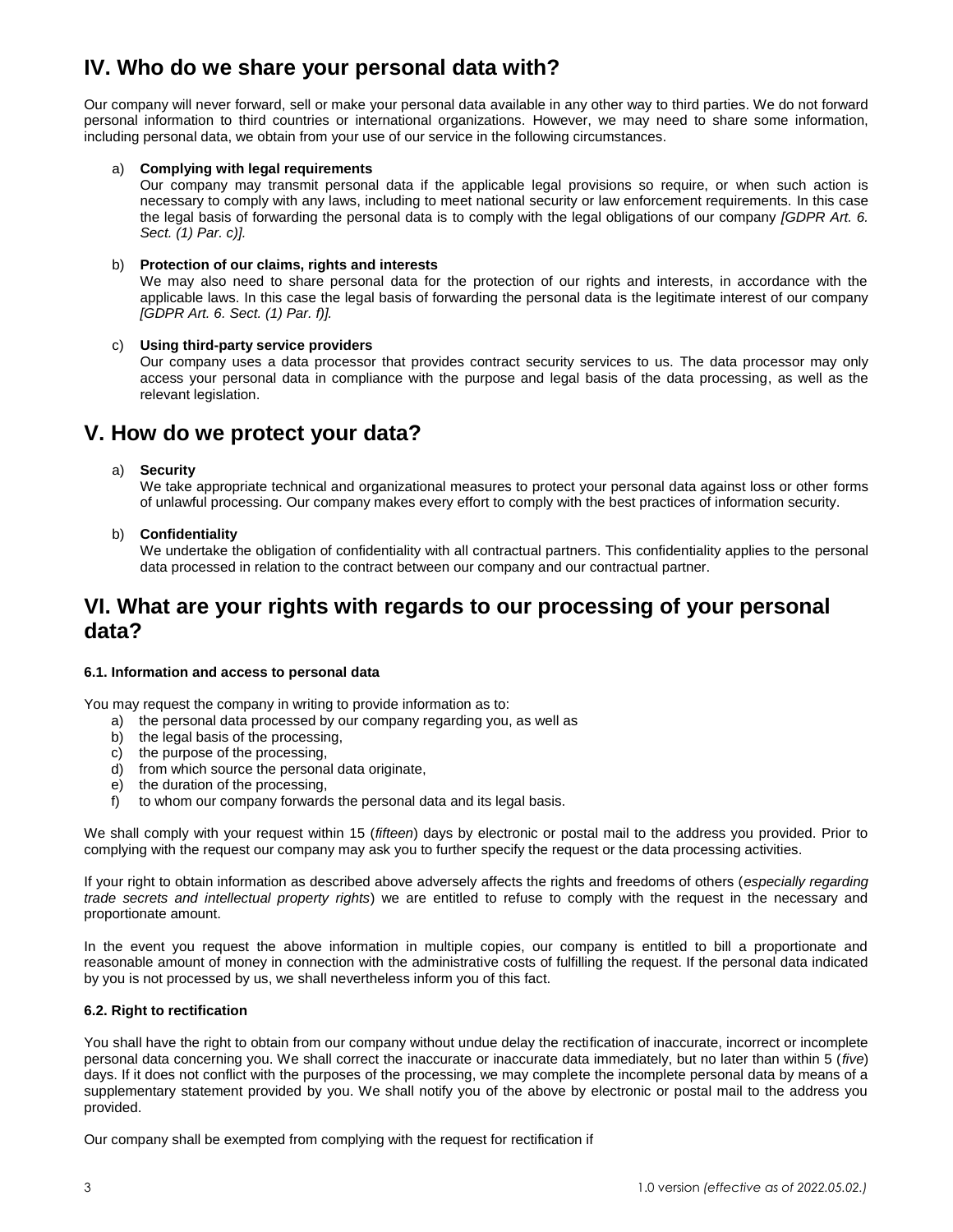- a) the accurate, correct and complete personal data are not available and you do not provide those to us, or
- b) if the validity of the personal data provided by you cannot be established.

### 6.3. Right to erasure ("right to be forgotten")

You shall have the right to request from us the erasure of any personal data relating to the data subject. You shall make the request in writing with specifying the personal data to be erased and the reason for the erasure.

The fulfilment of the request shall only be denied by our company in case the processing of the personal data is obligatory for us by law. Should we not be obligated by law to process the personal data then we shall comply with the request no later than within 15 (*fifteen*) days and inform you by electronic or postal mail to the address you provided.

### **6.4. Right to restriction of processing**

You may request our company the restriction of processing the personal data in writing. The restriction shall apply until the reasons you specified make it necessary. You may request the restriction of processing if:

- a) the accuracy of the personal data is contested by you (*for a period enabling the controller to verify the accuracy of the personal data*);
- b) the processing is unlawful and you oppose the erasure of the personal data and request the restriction of their use instead;
- c) we no longer need the personal data for the purposes of the processing, but we are required by you for the establishment, exercise or defence of legal claims;
- d) you have objected to processing pending the verification whether our legitimate grounds as the controller override those of yours as the data subject.

Where processing has been restricted, such personal data shall, with the exception of storage, only be processed with your consent or for the establishment, exercise or defence of legal claims or for the protection of the rights of another natural or legal person or for reasons of important public interest of the Union or of a Member State.

If you have obtained restriction of processing, you shall be informed by our company before the restriction of processing is lifted.

After complying with the request of restriction our company shall inform of that fact any persons or legal entities to whom we have lawfully forwarded your personal data, unless such a task is impossible or would require unproportionate effort from our company.

#### **6.5. Right to object**

If the processing of your data is based on a legitimate interest, you must be provided with the appropriate information regarding the processing of the data and your right to exercise the right to protest. This right must be expressly brought to your attention at the latest when you first contact us.

You have the right to object to the processing of your personal data on this basis, in which case our company may no longer process the personal data of the data subject unless it can be proved that

- a) the processing of the data by our company is justified by compelling legitimate reasons which take precedence over your interests, rights and freedoms, or
- b) the data processing is related to the submission, enforcement or protection of the legal claims of our company.

#### **6.6. Right to data portability**

You have the right to receive personal data about you provided by you to our company in a structured, widely used, machinereadable format *(eg. by e-mail)* and to transfer this data directly to another data controller. In case of exercising the right to data portability, our company will comply with your request primarily by means of an email attachment in .pdf format.

#### **6.7. Right to an effective remedy**

#### *6.7.1. Dispute resolution with the Company*

You may announce your request regarding information, rectification, erasure and restriction in person or in writing at any addresses of our company provided in Section I.

### *6.7.2. Right to complaint*

In the event the dispute resolution with us proved unsuccessful or you deem that your rights listed above were violated or a direct risk of such violation exists, you are entitled to lodge a complaint with the Hungarian National Authority for Data Protection and Freedom of Information.

#### **Contact information of the Hungarian National Authority for Data Protection and Freedom of Information** *(Nemzeti*